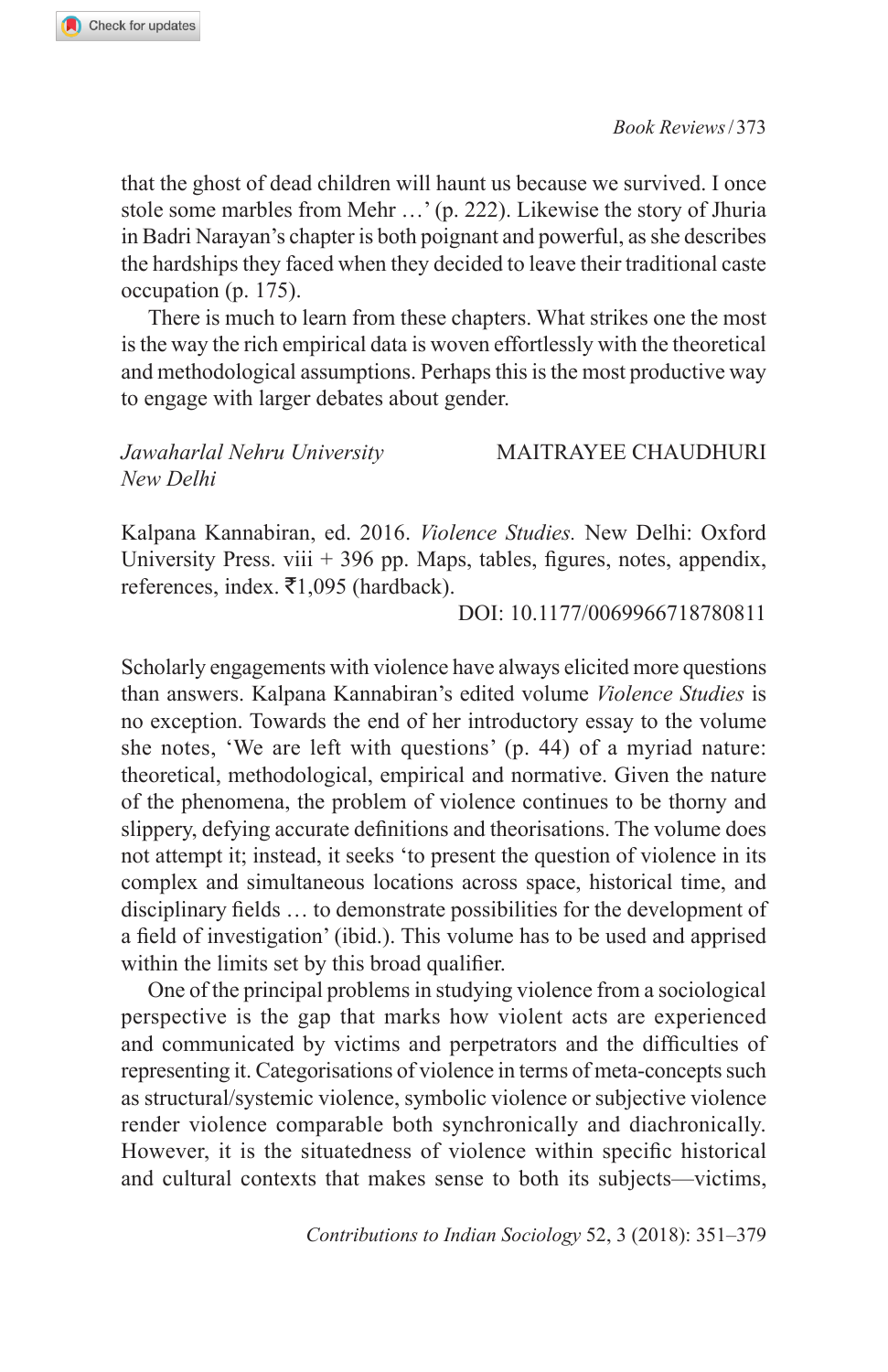perpetrators and witnesses—and interrogations into it. The chapters in this volume traverse the meta-discourse in making sense of the multiple habitations of violence in India.

Although Kannabiran's larger project is ambitious, this volume charts familiar territory, situating violence vis-à-vis the state, caste, gender and everyday spaces respectively. This is essentially a function of the enframing narrative adopted here to interrogate violence in India. It incorporates the defining political events of colonialism and the partition of the subcontinent, the violence ensuing from the structure of the postcolonial state, and the social, economic and cultural processes of modernity for a society still teetering on the ambivalences between traditional and modern worldviews. The volume encompasses and thus broadens the scope of studying violence in India, attempting 'to signpost a field that is interdisciplinary and cross-disciplinary' (p. vi).

The relationship of violence to power—and specifically political power has always been fraught and ambiguous. This is one of the significant themes marked in this volume. Violence has either been construed as the failure of power, thus excluding it from its definition, while as a specific property of political associations such as the state, violence is central to the definition of political power. State violence is both routine and excessive, manifesting itself in covert or overt violence as the circumstances dictate. In India, the remarkable continuities in colonial modes of violence within a postcolonial social and political structure have defined state power decisively. Violence ensuing from the state has always been justified as a legitimate means to organise 'unruly' subject populations, state violence actually masking the organised societal power of the dominant classes in society. The chapters in the first section of the volume emphasise the molecular, symbolic ubiquity of violence, where the state through various forms of covert and overt violence victimises and excludes certain social groups from the ideals of equal citizenship, perpetuating a cycle of violence by both the coercive apparatuses of the state and dominant groups in society.

Of the most pervasive kinds of societal violence of a dominant group over another in India has been caste violence, the nature and incidence of which has transformed significantly over time as a result of 'caste consciousness, asymmetry of power of dalits and non-dalits, and a triggering event' (p. 188). The realm of caste violence also provides an ideal site for observing the quotidian nature of violence, where the sheer associational context of social life generates violence, operating stealthily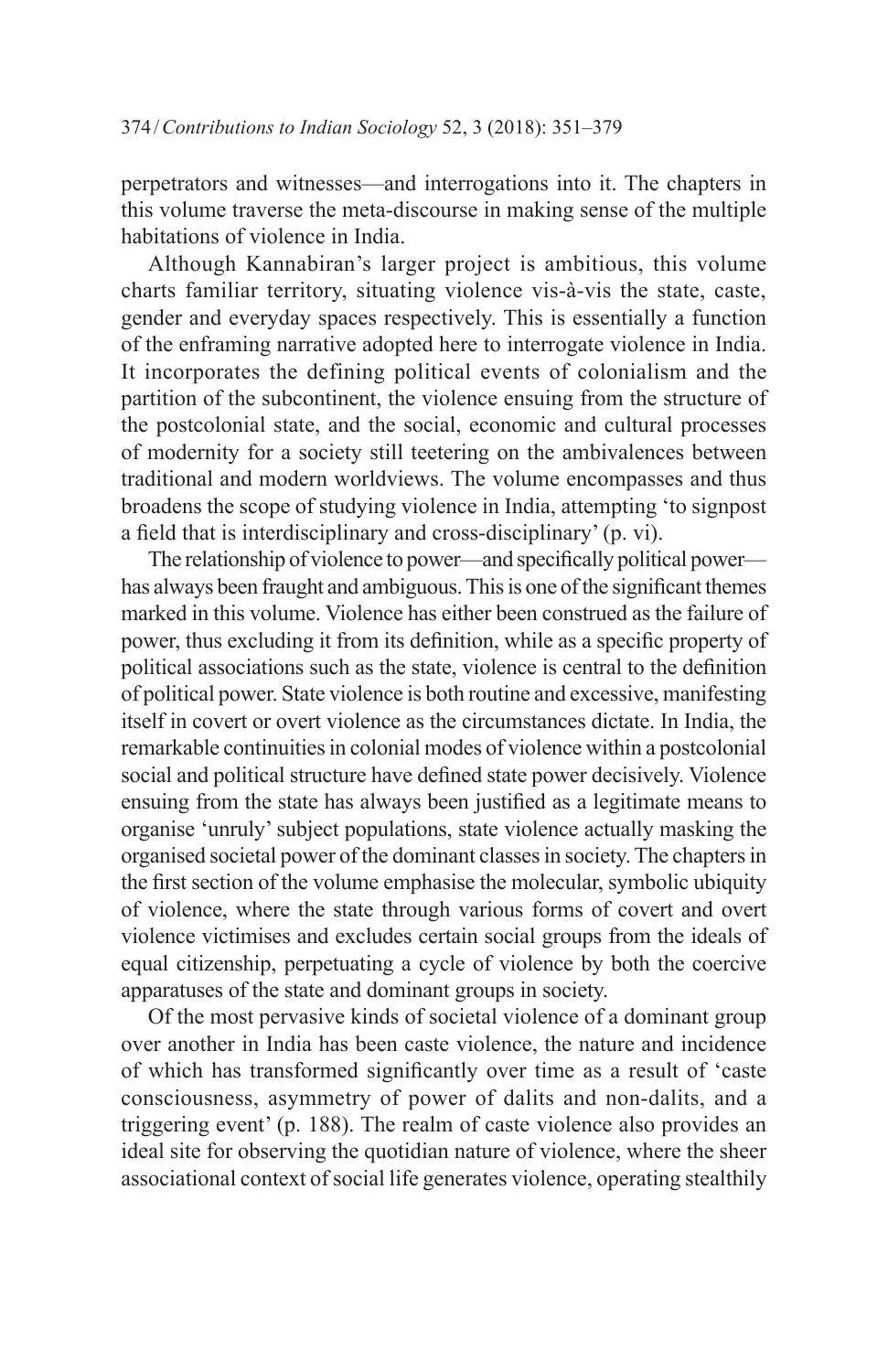and almost invisibly, marked by well-entrenched norms of a society steeped in mistrust born out of ignorance and separation of each caste from another. V. Geetha's perceptive reading of Ambedkar's *Annihilation of Caste* interrogates the 'stubborn refusal of violence on the part of anticaste radicals' (p. 213) in their search for liberty, equality and fraternity, which could be effectively contrasted with the Gandhian strategy of nonviolent resistance, employed mostly as realpolitik without an emphasis on the enrichment of associational life—the bedrock of Ambedkar's utopia of a casteless society. In contemporary India, the search for an engaged and empathic associational life, as Ambedkar had envisaged, should also be a serious marker to hold the state and its laws wanting, thus shifting the fulcrum of analyses of violence from the state to society and the possibilities that could counter a statist logic of violence and the mechanisms of controlling it.

Phenomenologically speaking, violence is inherently characterised by its need to annihilate the 'other'—physically, morally, historically and experientially. The 'violence of morality' (p. 244) predominantly characterises violence against women to establish a normalised vision of what constitutes a moral social order and works through gender stereotypes in the family and popular media, as well as more overt forms of violations on women's bodies and their psyche. Similarly, violence of poverty and economic exclusion within global financial regimes routinises violence, often combining with other processes whereby 'economic instability, inequality and fragility of livelihoods … potentially can lead to greater social violence' (p. 364), a process increasingly being witnessed in the countryside as well as in urban areas in India.

*Violence Studies* serves the useful purpose of bringing together a matrix of violence that constitutes social and political life in contemporary India. However, because the volume does not engage with a specific theoretical grid to situate violence, this assemblage of essays at times seem to lack coherence, united perhaps only by their consensus on 'the moral necessity of rejecting violence and interrogating the politics on which it is based, in order for justice to prevail' (p. 15). Yet, as one of the greatest historians of the 20th century—Eric Hobsbawm—has averred, moral abhorrence towards violence in a liberal culture hinders an understanding of the 'social uses' of violence as a form of practice mediating between the historical boundedness of action in response to specific structural conditions.